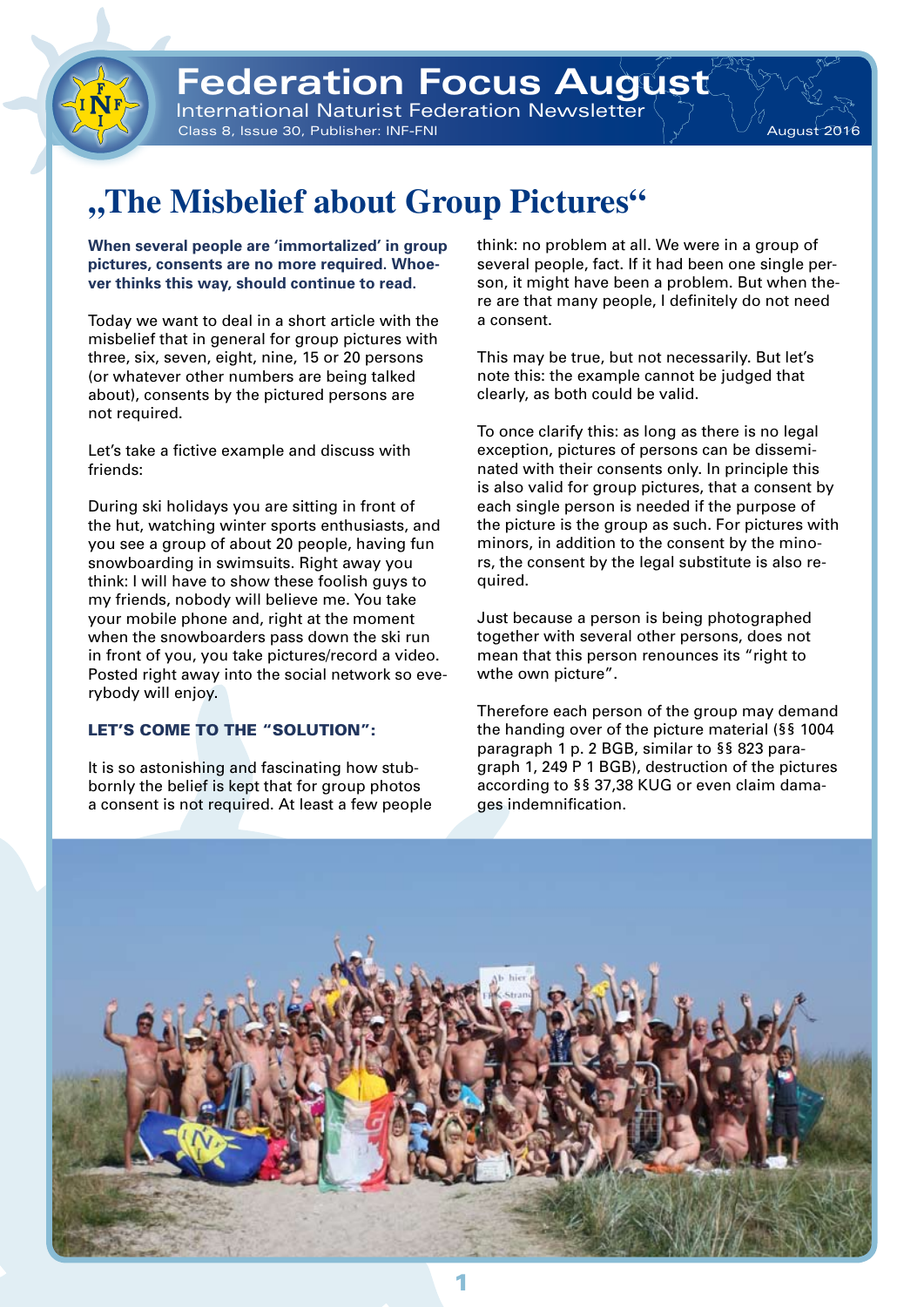#### But where does this misbelief come from? ?

The belief that for group pictures consents are not required may probably be traced back to the exceptions in § 23 KUG. Here are the cases when pictures can be made and disseminated without the prior consent by the photographed persons.

For our case, especially paragraph I nr 2 and 3 must be mentioned:

#### *2. The photographed persons appear as accessory only of a landscape or location*

#### *3. The picture shows meetings, corteges or similar events the photographed person attended.*

However, these exceptions can only be considered when in fact one did not want to photograph this particular group, but something totally different (e.g. a place where the group stands) and the group of people "just happened to be there". During meetings and events, respectively other cases shown in nr 3, one does not want to show the people, but the event as such. Yet, care must be taken not to "point people out of the group". As soon as certain persons are particularly pointed out or set into the foreground of the picture, this can already constitute an infringement. This is justified by the assumption that the people are the purpose of the picture and the motive is not the event itself.

And, even if these exceptions do apply, there are still the restrictions as to § 23 paragraph 2 KUG.

Among others – it could be that, when people realise that they are being photographed, they look into the camera smiling or even posing. Then this can be concluded as an implicit consent (also see LG Münster, judgment dated 24th March 2004).

#### **CONCLUSION**

So, when you want to photograph a group, it must be noted that these pictures must not be disseminated nor published without the consent by each separate photographed person. Even if in case of doubt, it means to have to obtain 20 or more consents. Because in case of emergency one has to prove that that consents had been sought, it is conform to one of the four exceptions of § 23 KUG, or even other relative exceptions might apply.

**Notice:** Paragraphs (§§) are excerpts from the German Laws.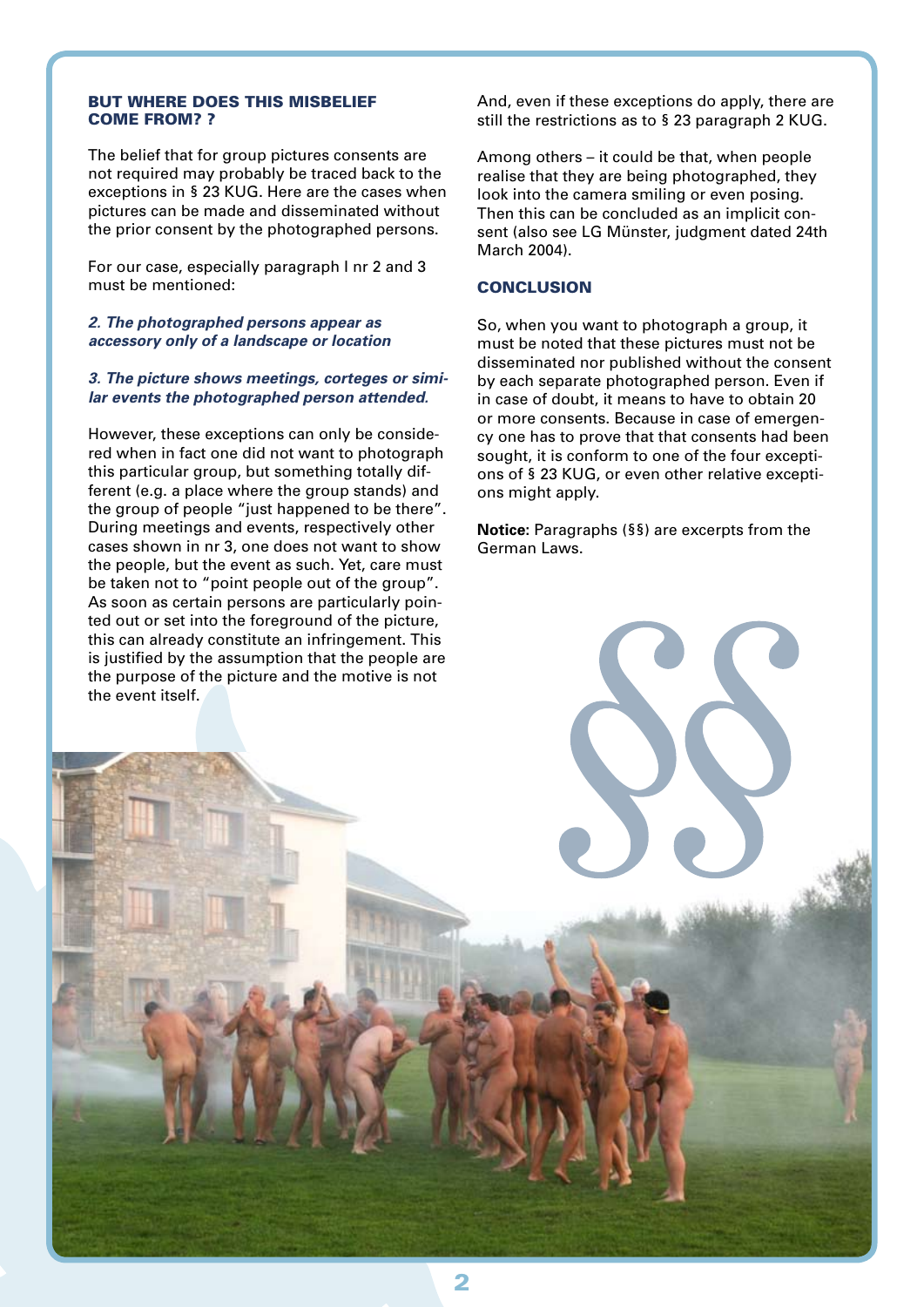## **"ADA BOJANA – Forgotten Paradise"**

All over the World there is are a lot of places with a great nature and isolated position, what is the main condition for naturist life style. Many of those places were top summer locations for locals from the ancient times to present days. During the 60's, 70's and 80's those places were very popular holiday destinations for open minded people from all over the World. Then came 90's with war and its destructions. Unfortunately, those beautiful places were not an exception – destructions had many influents on them on one or another way.

One of those places definitely is Ada Bojana. This is an island (The name Ada means Island in Turkish) located to the south of the State of Montenegro, about 20 km from the nearest city.

The island is created by a river delta of the Bojana River. It was formed by gathering river sand around a ship sunk at the mouth of Bojana River.



**Island Ada Bojana today and location of the resort** 

The island is of triangular shape, bordered from two sides by the Bojana River, and by the Adriatic Sea from the south-west. It has an area of 4.8 square km.

It is still a popular tourist destination, with a three kilometres (two miles) long sandy beach with traditional seafood restaurants. Ada Bojana is now one of the premier kitesurfing and windsurfing locations on the Adriatic Coast with strong cross onshore winds during summer afternoons.

First naturists came here in 1972 accommodated in 83 four apartments' houses with excellent view to the sea. All this area in those times was a part of Yugoslavia, power state with a great international image, which bring a brought golden times for this resort - during 70's and 80's each summer was a temporally home for more than 30.000 naturist from all over the World.



**Picture 2. Close look to the resort from the air**

Of course, the resort grew up and in the end of the 80's there was capacity of more than 600 beds and large camp area which was full up with campers (in fact, majority of guests were in the camp area). There was also a powerful generator which provided electric power for the resort in case of need.

During the 90's the war and destructions of Yugoslavia brought bad days for the resort. There wasn't directly destruction from combat operations but low number of guests and low maintains maintenance funds have done its their job and this area became a truly forgotten paradise.

From Since the beginning of new millennium the resort managed to rebuild its own image again. Of course, that was not an easy process – it is still going on, but significant changes are clearly visible especially in present days. Now there are a lot of guests from the EU, but also from all areas of former Yugoslavia.

### **Events August**

| 21.07. - 03.08.: ENY Summermeeting 2016 |
|-----------------------------------------|
| <b>Naturist Cruise Adriatic Sea</b>     |
| The Day of the Lake                     |
| <b>Shooting Star Googeling Party</b>    |
|                                         |

### **Events September**

| 02.09. - 04.09.: INF-BN-Pétanque Tournament  |
|----------------------------------------------|
| 16.09. - 24.09.: FEN-Southern Family Meeting |
| 17.09. - 18.09.: Closing Weekend Hungary     |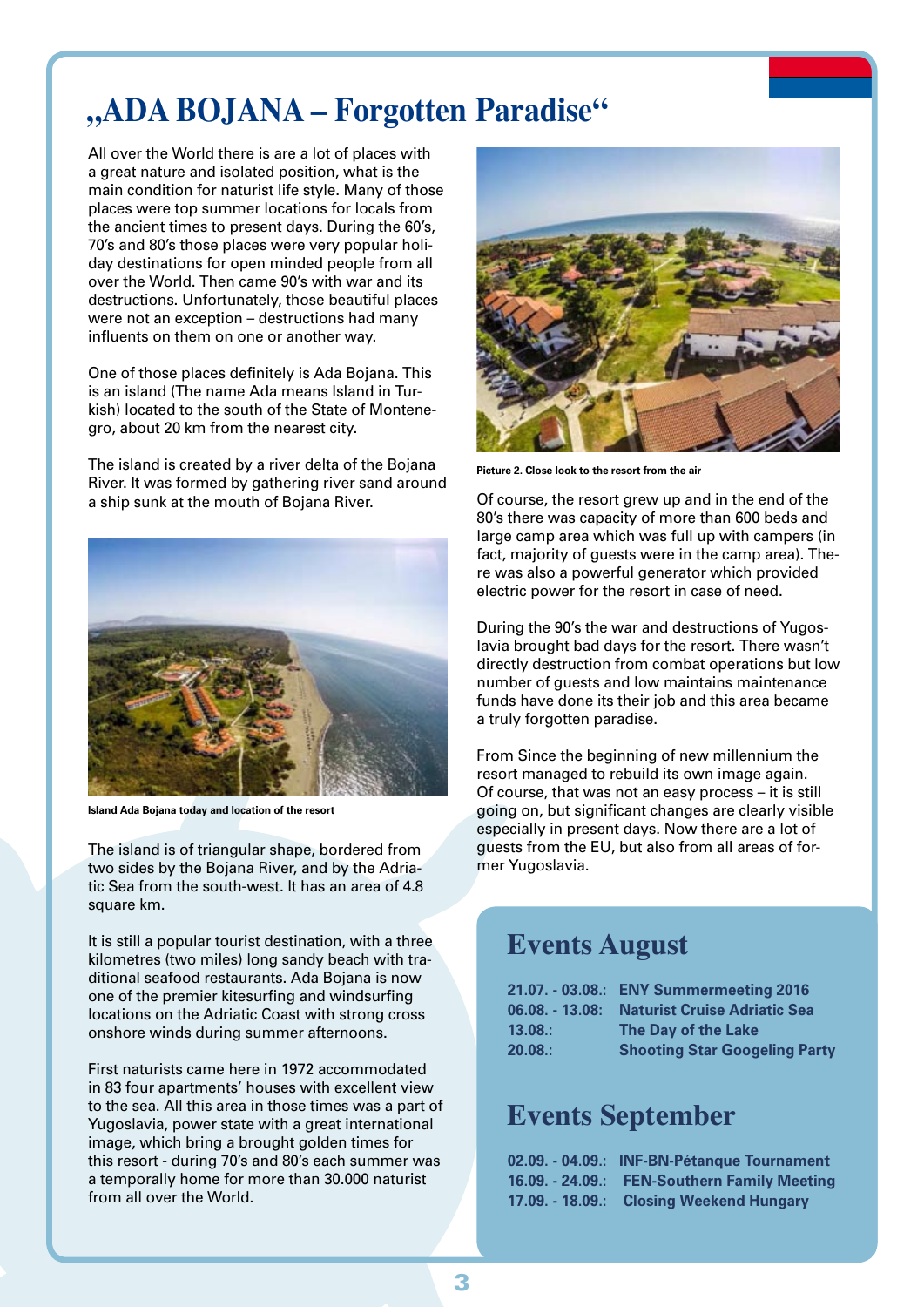Internet is now available in every room (free Wi-Fi in the receptions area), optional massage, horse riding, kitesurfing, windsurfing and also free sport fields for tennis and beach-volleyball.

Naturist beach of the resort is now 2 km long and it is clean, with showers and beach chairs. You can be naked in all the area of resort except in the main building where is the reception and the restaurant are and in the area marked with a clear sign.



**The legend says that there is the most beautiful sunset on the World**

And there is another restaurant in the middle of the naturist beach where you can be naked all the time.

Unfortunately, this still isn't an official INF-FNI resort, but Naturist organization of Serbia (NOS) is constantly trying to fix this up. These days NOS performs the promotion of INF-FNI benefits all over the resort area. Also, there will be some meetings with the management of resort and officials of NOS with major theme how to establish strong cooperation with the INF-FNI.



**The view from the terrace**



**Tennis field in the resort**



**The resort beach - look from the air** 



**Picture 7. The resort beach**

**Autoren:** Justimir Pavlović & Katarina Ristić, members of Naturist organization of Serbia **http://www.nos.org.rs**

Pictures 1, 2, 5, 6 and 7 are ownership of HTP Ulcinjska Rivijera. Pictures 3 and 4 are ownership of Pavlović Justimir

**Resort information link:**  http://www.ulcinjska-rivijera.com/en/?akcija=2

## **Info Focus October**

**Deadline to remit articles: 20. September Release of Focus latest: 05. October**